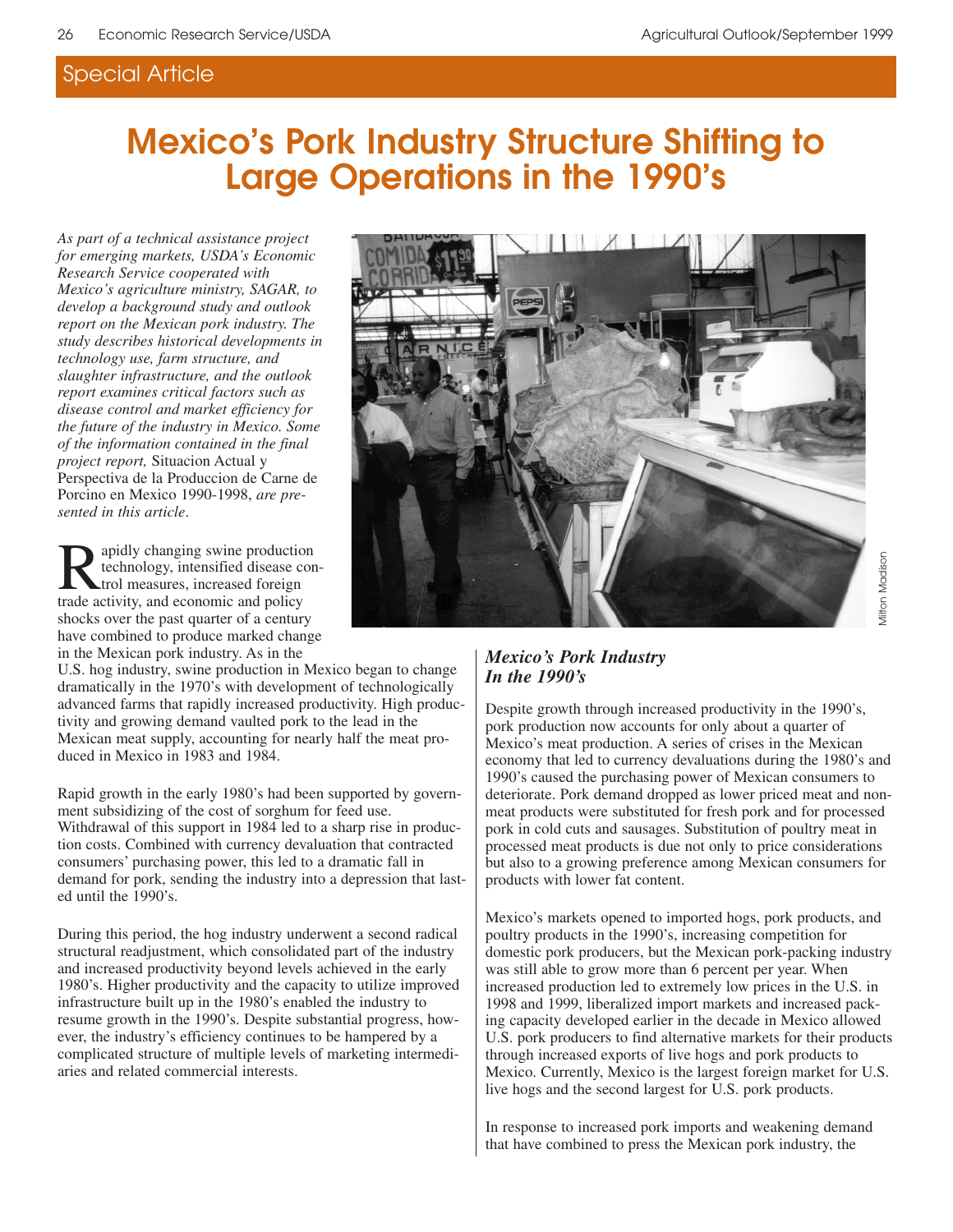## Special Article

sector is experiencing structural change. As of the early 1990's, 99 percent of Mexico's 1.9 million hog farms had fewer than 20 animals. But these small operations accounted for only 52 percent of the country's swine inventory. Larger operations, accounting for only 1 percent of hog farms, held the remaining 48 percent of Mexico's hogs.

Although pork is produced throughout Mexico, five states— Jalisco, Sonora, Chiapas, Veracruz, and Yucatan—account for nearly half of Mexico's swine inventory. Easy access to large domestic and export markets has led to a concentration of the largest operations in a few states. Six states—Jalisco, Sonora, Guanajuato, Puebla, Yucatan, and Michoacan–now account for nearly 75 percent of domestic pork production. Chiapas and Veracruz, though among the top states in swine inventory, are not among the top states in pork production because of the predominance of low-productivity production systems among their producers.

As has happened in the U.S., swine production is becoming established in some nontraditional areas. In Mexico, the movement has been to Tamaulipas, Nuevo Leon, Quintana Roo, and Hidalgo, primarily because disease control has been improved enough in those areas to allow pork production.

Because hog production is generally located far from population centers, about 54 percent of hogs must be shipped across state lines for slaughter. The biggest markets are municipalities in the Mexico City area in the state of Mexico—2.3 million head, or 53 percent of the swine shipped across state lines in 1996, were slaughtered in the Mexico City area. The largest number of hogs shipped for slaughter, 1.6 million, came from Jalisco; Sonora, Guanajuato, and Michoacan shipped just under 600,000 head each. Together these four states accounted for 78 percent of interstate swine movements in 1996.

#### *A Three-Tiered Industry*

The Mexican pork industry operates under three basic production systems, separated by technological advancement and level of vertical integration and associated with distinct geographic locations. These systems may be identified as technologically advanced production, small commercial production*,* and traditional backyard production. Both technologically advanced operations and small commercial producers have developed in welldefined geographic locations, while traditional backyard production is found throughout the country.

*Technologically advanced production systems* are state-of-theart operations with a high level of vertical and horizontal coordination, similar to most advanced hog producing systems in the world today. Technologically advanced operations now account for about half of Mexico's pork production. These operations are concentrated in the Mexican states of Sonora and Sinaloa, but large hog companies have also acquired or begun operations in areas that have not traditionally produced swine. Thus, technologically advanced operations can also be found in the states of Mexico, Nuevo Leon, Queretaro, Puebla, Tamaulipas, Veracruz,

#### **Mexican Pork Production Rises in the 1990's, But Trails Beef and Poultry**



Economic Research Service, USDA Source: Mexican Agricultural Secretariat (SAGAR).

and Yucatan, as well as a few in the Laguna Region in the states of Durango and Coahuila.

Coordination of production from breeding through finishing ensures a standardized quality of animals for slaughter. These operations manufacture their own feed in order to customize rations for the genetic characteristics and production stage of the animals. Technologically advanced production systems also increase productivity through meticulous sanitation and biosecurity measures to control potentially costly disease problems by preventing the introduction of disease into production facilities. The Mexican states that are being declared free of classical swine fever and other damaging illnesses tend to be the states where these technologically advanced operations predominate.

Technologically advanced operations may own their own slaughterhouses, or may share ownership with an association of similar operations. Vertically integrated slaughter plants are likely to be Federal Inspection Model (TIF—*Tipo Inspection Federal*) plants, which are state of the art. TIF slaughter plants were created in 1947 to allow continued exports to the U.S. after an outbreak of foot-and-mouth disease in Mexico. Currently, only pork slaughtered in TIF plants can be exported, and then only after certification by the importing country. Mexico's 33 TIF plants slaughtered 3.7 million head in 1997, 31 percent of total hog slaughter in Mexico. The government has set up temporary assistance programs in the past to channel resources to producers who have their hogs slaughtered in TIF plants.

Further vertical integration is targeting cutting rooms and lard rendering operations, which bring the whole processing operation under company or association control and thereby capture all of the value-added profits. Thus technologically advanced producers can provide consistent, high-quality products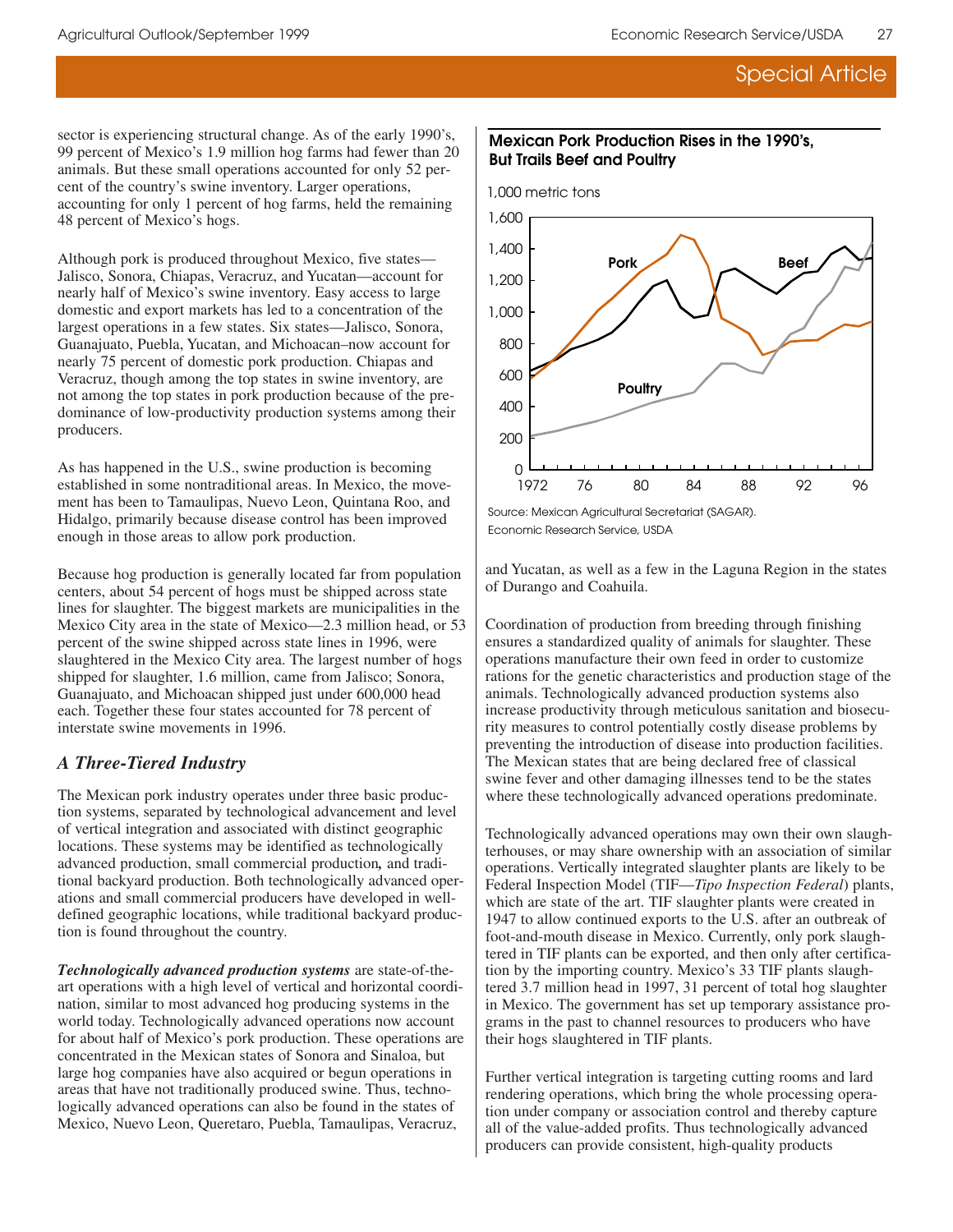### Special Article

#### **Mexico's Pork Production Is Concentrated in Six States**



1997 production. Source: Agricultural Statistics Center, Mexican Agricultural Secretariat (SAGAR). Economic Research Service, USDA

demanded by consumers while earning the higher profits generated by additional processing steps. These operations serve markets in large urban centers, either through supermarkets or butcher shops.

*Small commercial production systems* produce fewer hogs than the technologically advanced operations, not only because they are smaller but also because their lower technological level keeps productivity lower. Operations of this type occur throughout the country but are more concentrated in central and southern Mexico. Their share of the Mexican pork industry has been decreasing in favor of the growing number of technologically advanced farms.

Although most small commercial operations use breeding stock similar to that used by technologically advanced producers, their sanitary measures and marketing and slaughter outlets do not meet the standards of the more advanced farms. Because of their smaller size, rather than manufacturing their own feed they use commercial feed, which does not always meet the nutritional requirements of their hogs through the various production

phases. These mismatches decrease feed efficiency, raising feed costs as farmers purchase additional quantities to achieve adequate slaughter weights.

Small commercial operations also cannot guarantee the consistently high-quality hogs required by the slaughterhouses serving technologically advanced producers, so they must send their hogs for slaughter to municipal and/or local private slaughterhouses. Municipal slaughterhouses, managed by local government authorities, are located throughout the country, although their exact number and slaughter capacity is not known. In 1997, the Mexican agriculture ministry, SAGAR, estimated that these facilities slaughtered 4 million head, about a third of total slaughter that year. Generally these establishments fall short of modern standards for equipment and hygiene. As a result, and because of their smaller size, they sell their product in regional and local markets and in small urban centers, keeping these small commercial producers from receiving the higher hog prices available to technologically advanced producers whose hogs will be slaughtered for sale in the large urban and export markets.